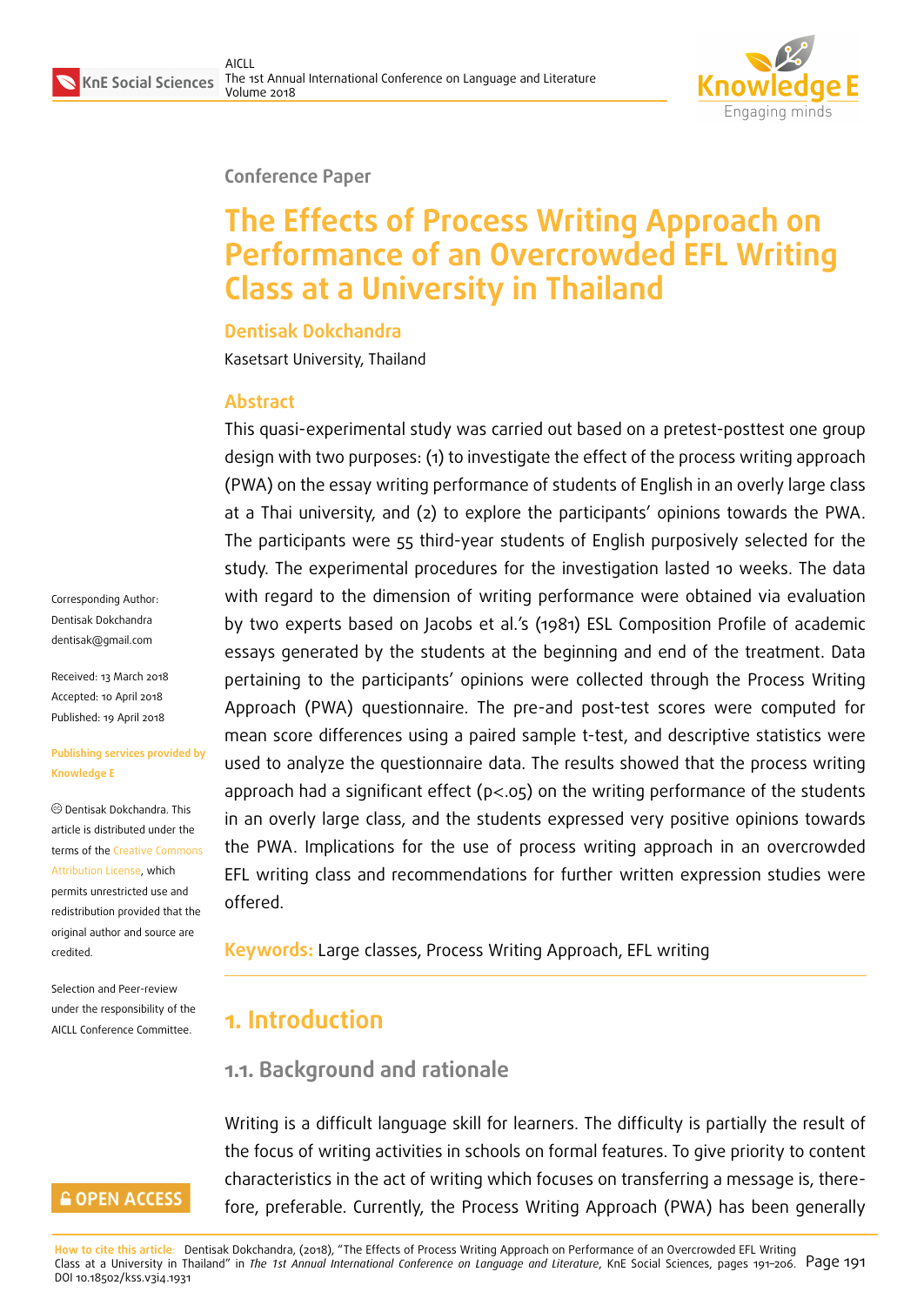**KnE Social Sciences**



accepted and extensively used as a teaching approach to teaching writing especially at the paragraph and essay levels. Many university courses require the students to showcase their proven writing skill at the paragraph level before they can be allowed to take a more advanced course of writing–essay writing. A well-written paragraph is therefore more or less an indicator of a student's basic writing ability that determines his or her academic success. To generate an effective paragraph, the students need to write a good topic sentence, and develop it into a complete paragraph by providing supporting sentences that indicate support points, and related examples. Literature indicating the paucity in research focusing on the organizational error of paragraph writing (Hinnon, 2015; Sattayatham & Ratanpinyowong, 2008) shows that though the students may be proficient in using the target language, for example English, they still need systematic practice on writing a well-developed paragraph; that is the ability to express ideas with reasonable coherence and accuracy (Celce-Murcia, 2001)

According to Juzwiak (2012), what weakens the student's paragraph is poor topic sentence, poor support points, and poor related examples. A topic sentence is not effective because it lacks appropriate controlling idea, asks a question, makes and announcement, and is a fragment. The support points are not effective because the writer student leaves out important key words, changes key words, and adds other inappropriate information to them, and combines them with the related examples. The related examples are not effective because they are not discussed one at a time, lack minor transitional expressions, and do not have specific details to make them lively and convincing.

It has been six years (as of now while this paper is being written) since Todd (2012) studied the effects of large EFL class sizes on the students' learning and found that large classes had significantly negative effects on Thai EFL students' learning. As a result of his study, Todd proposed the threshold number of a seemingly-effective English class at 25 - 45. A class of more than 45 students is therefore regarded as overcrowded or overly large. However, over this long span of time, no research has been conducted to investigate the effect of an overly large class of English learning of Thai university EFL students, especially on the writing performance of English major students. This is quite surprising given the fact that most English classes in Thailand's universities comprise at least 30–50 students.

However, teaching writing to a large or overcrowded class of EFL students is generally perceived as daunting and ineffective. One disadvantage of teaching writing to a large class is that the teacher is unable to provide timely and effective feedback and evaluation. Another negative impact of large classes on teaching-learning is students' engagement in the learning process. In large classes, "students have less active role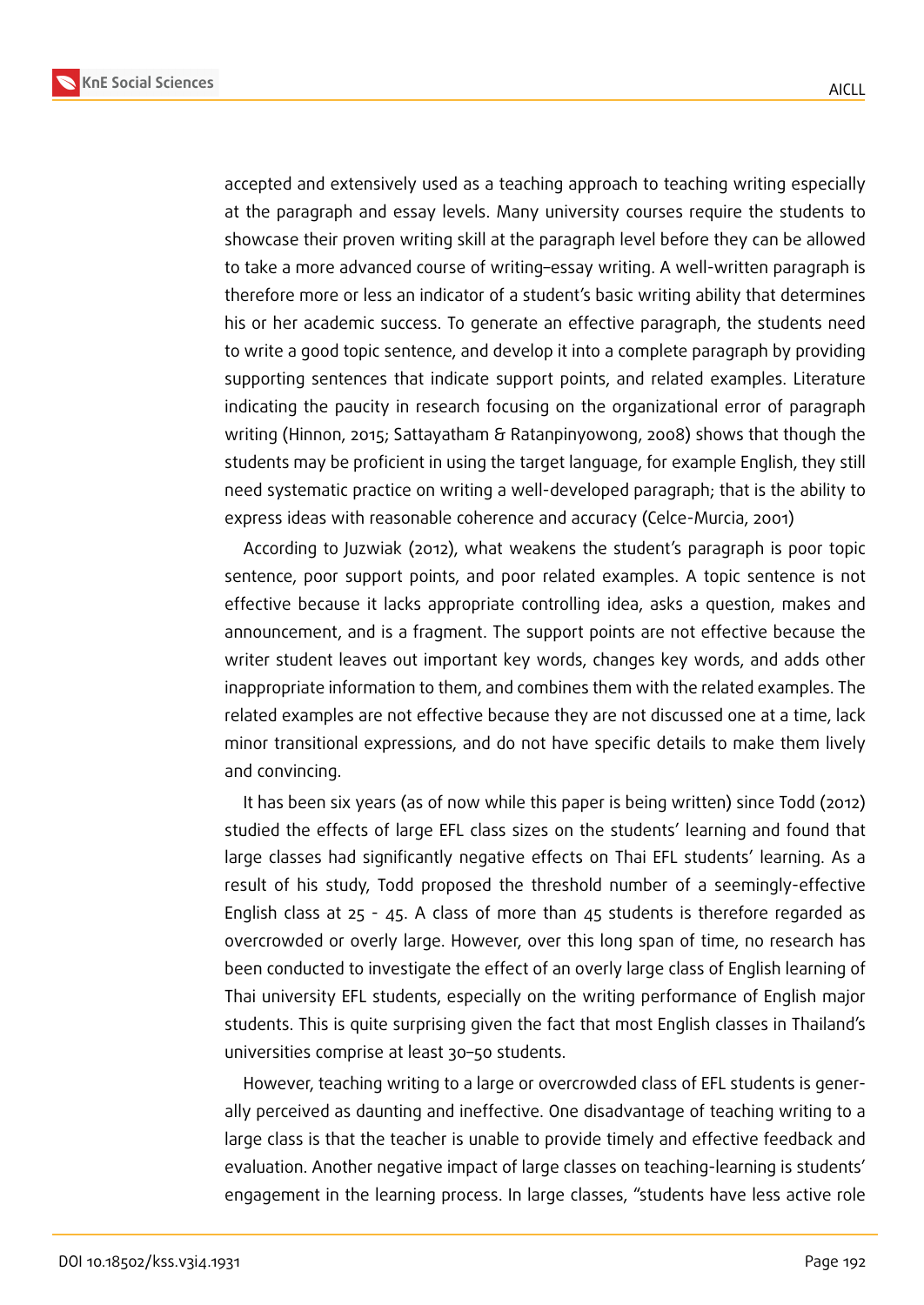

in interactions with their teachers and are less attentive to their teachers as well" (Bamba, 2012, as cited in Fatma, 2016). This means that larger class sizes provide students with limited individual attention, the focus being on active students more than the shy ones, putting the other students in the state of passive learners. Recent research by Todd (2012) also confirmed the adverse effect of class size on learning.

Researchers; therefore, have explored ways to increase the efficiency of teaching writing to a large English class and suggested several practical principles. One suggestion included using process writing based on cooperative learning (Puengpipattrakul, 2014; Shi, 2008). However, little research has been carried out in the Thai university EFL context where large classes of writing were taught through process writing approach. Most research focused on the small to medium sizes of class, where 15 - 25 students were involved. A large or overcrowded class of 50-60 students doing a writing course and acting as the research setting has never been launched to investigate if the PWA would be effective in improving the writing ability of the students in such classes. This template is designed to assist author(s) in preparing their manuscript; it is an exact representation of the format expected by the editors. To use this template, just *Save As* to your document, then copy and paste your document here. Manuscript content should, in general, be organized in the following order: Abstract, Key words, Introduction, literature review (hypotheses development), research methods, and Discussion, Conclusions, Acknowledgments (optional) and Reference

#### **1.2. Purposes**

This research was aimed at investigate the effect of process writing approach(PWA) on the essay writing performance of third-year Thai students of English at a university in Sakon Nakhon province, in the northeast of Thailand. Particularly, the investigator wanted to know if the PWA would have a significant impact on the writing performance of the participants who were taught writing in an overcrowded class. The participants' opinions towards the PWA were also investigated. To this end, the following two questions are addressed in this research:

- 1. Does the process writing approach have a significant effect on the writing performance of the students in a large class?
- 2. What do the students think about the process writing approach applied to a large class?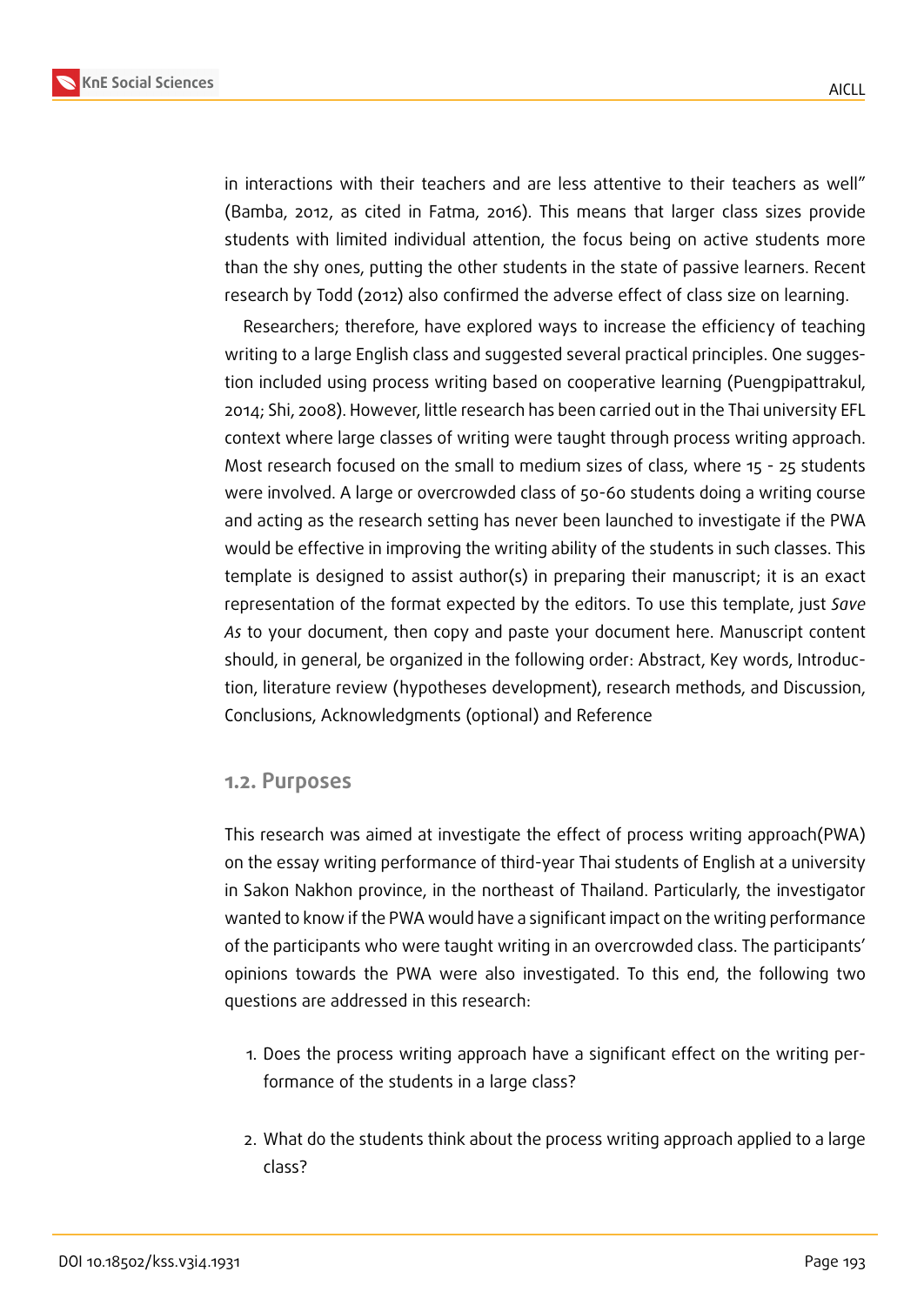### **2. Literature Review**

#### **2.1. What is process writing approach?**

Process writing approach–PWA– is a method of writing teaching that emphasizes the process rather than the products. With the writing process, learners become more cognizant of themselves, and discover how to generate the writing. Throughout the process, learners may explore appropriate strategies that measure up to their learning styles. Brown (2001) posits that PWA is a reflection of the notion that writing is a thinking process in which a writer undergoes the thinking process before he or she produces a final piece of writing based on their thought. To bring home to the point, the PWA "provided a way to think about writing in terms of what the writer does– planning, revising, and the like– rather than what the final product looks like (patterns of organization, spelling, and grammar)" (Applebee, 1986, p. 96).

#### **2.2. Steps involving Process Writing**

Basically, the four basic writing stages are incorporated in Process Writing; these are planning, drafting (writing), revising (redrafting), and editing. However, the teacher can also impose three other stages on the students, namely, responding (sharing), evaluating, and post-writing) as can be seen in Figure 1.



**Figure** 1: Four Stages of Process Writing (adapted from Diliduzgun, 2013).

Planning includes several activities such as brainstorming in the form of clustering, question generating, listing, and free writing in order to narrow the assigned topic. After determining the purpose and the audience, the controlling idea and support points are identified and organized as a plan. The next stage, drafting, involves the students' looking at the plan and starting to write their tentative first drafts without having to edit or revise. At the responding stage, the teachers' or peers' initial reaction to students' drafts are carefully considered before they proceed to revise. On the basis of the feedback given in the responding stage, texts are revised for the content and idea organization with the emphasis on unity, support points, and coherence. The editing stage deals with "how you write" and the written pieces are thoroughly checked for spelling, punctuation, parallelism, style, grammar, and mechanics such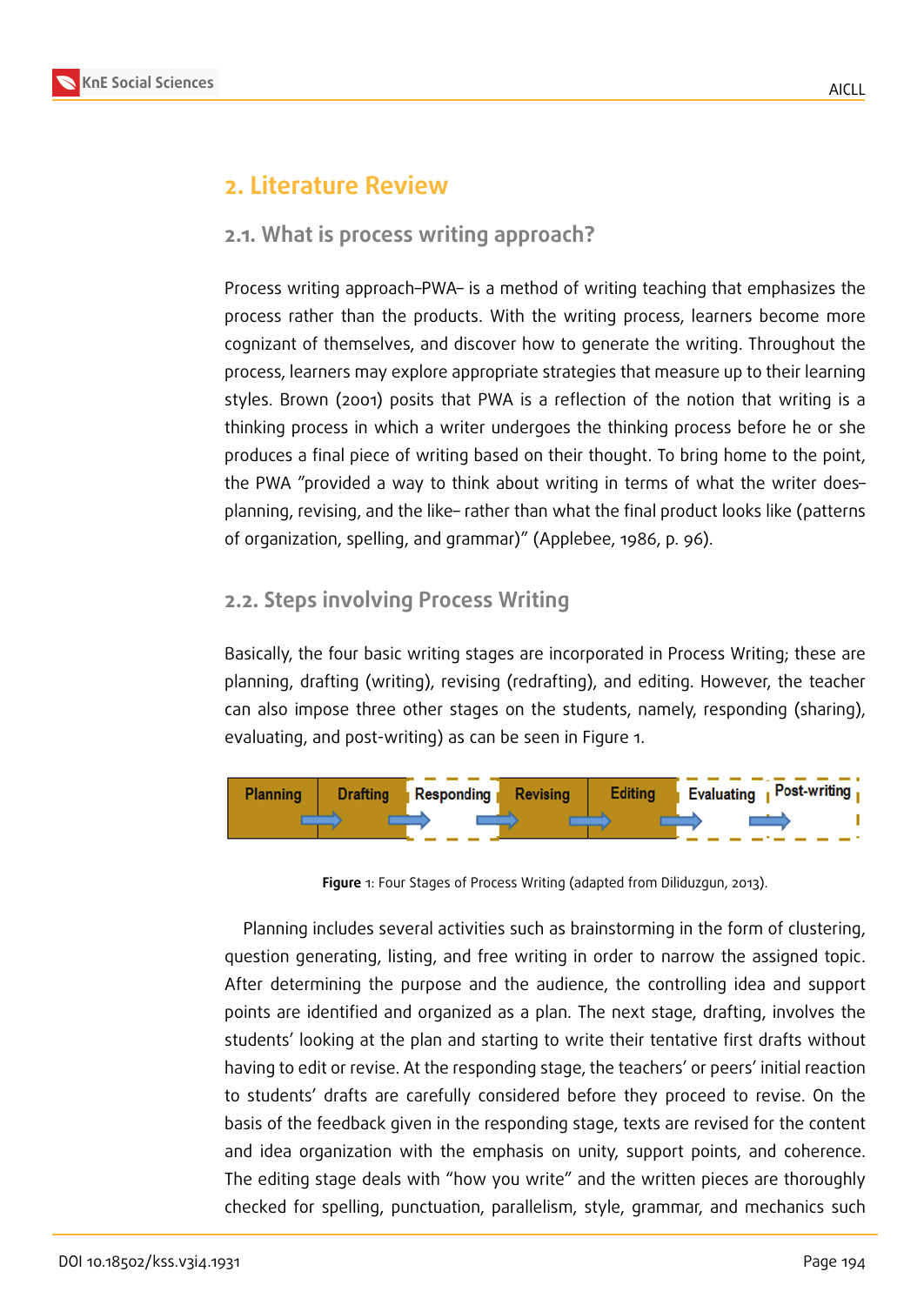

as capitalization. Students should know the criteria for evaluation, depending on the purpose of which a numerical score or grade is assigned. The same essay should be written at least three times (first draft, second one after revising, and final product after editing). Students' essays written in legible handwriting/typed go to the public through sharing, publishing or using a portfolio.

However, through the WPA, students are hardly constrained to follow the fixed sequence of writing stages linearly because they have to move back and forth among different writing steps in order to come up with better ideas. This idea is supported by Flower and Hayes who posit that:

Writing processes may be viewed as the writer's tool kit. In using the tools, the writer is not constrained to use them in a fixed order or in stages. And using any tool may create the need to use another. Generating ideas may require evaluation, as may writing sentences. And evaluation may force the writer to think up new ideas. (1981, p. 376, as cited in Scott, 1996)

#### **2.3. Some drawbacks of the PWA**

Though the Process Writing Approach has been widely used in ESL / EFL writing contexts, it is still viewed as wanting in some aspects. For example, it is argued by Badger & White (2000) that learners have to spend quite a long time in order to complete just one piece of writing in the classroom. They do not have clear understanding about the specific traits of writing and are not provided with sufficient linguistic input to write in L2 successfully in a certain text type. However, in this regard, the teachers could help alleviate this weakness of the PWA by modifying it in some way. For example, they should provide learners with some examples of the text type that they are assigned to write so that they can have a clear understanding of the aim and the framework of a particular writing type. In addition, instead of spending too much time on one piece of writing in the class because it may decrease students' learning motivation and impede them from learning other writing types, Tangpermpoon (2008) suggested that they should train the students who are old heads on young shoulders to develop a concept of audience by taking turns giving comments on their classmates' written works. To address this seem-to-be problem more directly, the present investigation drew on Juzwiak's (2012) systematic presentation of step-by-step writing of topic sentence, support points, and related examples. The students could spend as much time as they wanted studying these examples among themselves both in class and outside of class.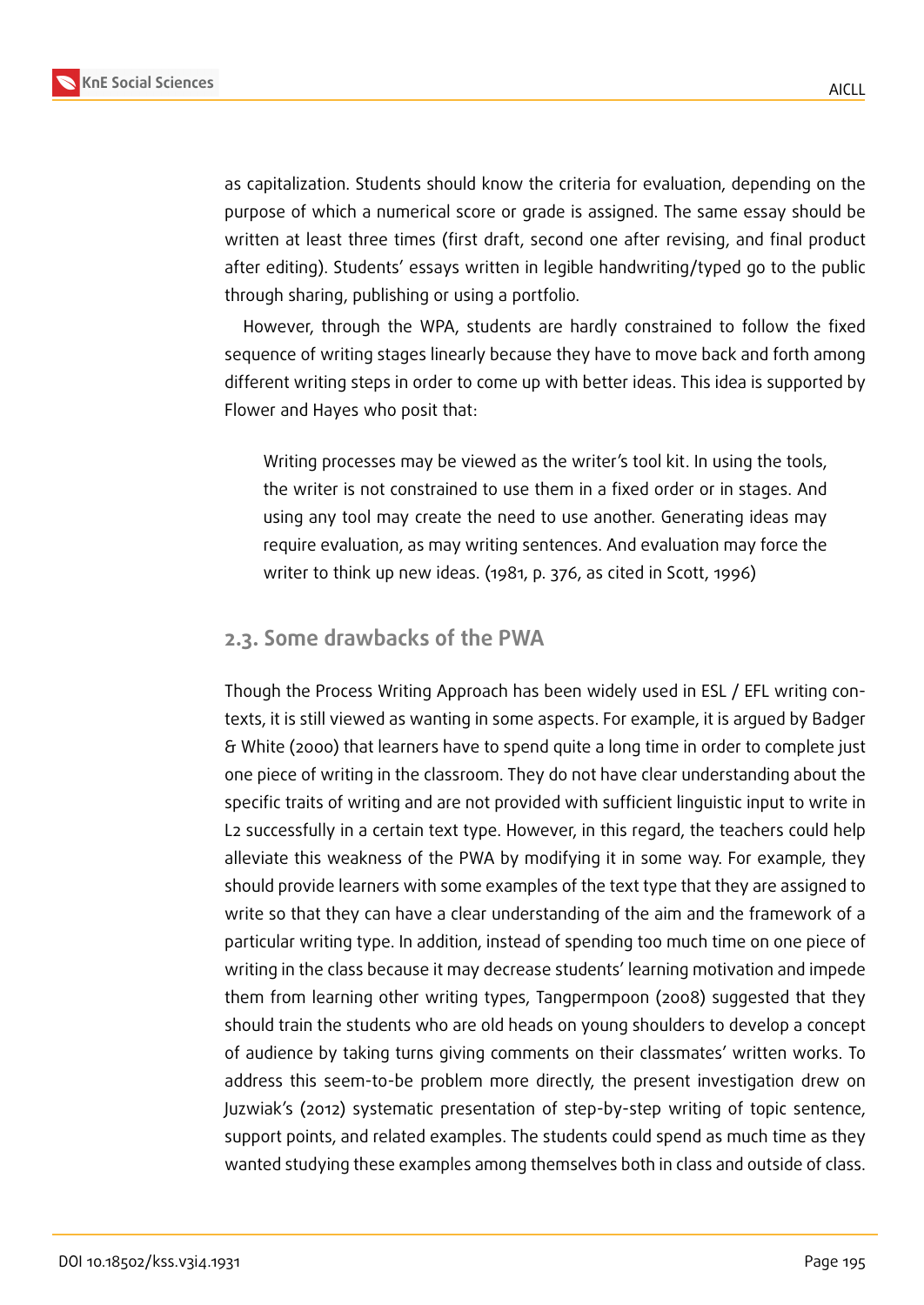### **2.4. Large classes and language learning**

As pointed out by Todd (2012), a large class size had a negative effect on language learning. Though there is no consensus on to what extent a large class size affects learning achievement of EFL students, literature abounds in relation to the negative opinions teachers have towards teaching or dealing with large-sized classes.

Pertaining to the improvement in communicative skills, it was reported that students in a reduced-size class outperformed the students in a large class in terms of reading, listening, and speaking (Heejong, 2008). On the teachers' part, having to teach or deal with an overly large class was something horrible, thus rendering them opposed to teaching large classes to the extent that they believe that large classes offer few opportunities for teachers to use quality teaching and learning environment for learners (Blatchford et al. 2002; Hattie, 2005; Pedder, 2006).

#### **2.5. Previous studies**

Previous studies recognizing the effectiveness of PWA in improving the students' essay writing performance were extensively carried out, but most of them had fewer than 45-50 students as participants. Meeampol (2005) compared the writing abilities of 27 second-year students who received the process-based writing instruction and those who did not. After 14 weeks of the treatment, it was found that the experimental group outperformed the control group in all three tests, especially in the writing quiz 2 and the posttest statistically significant differences were found. Diliduzgun (2013) explored the effect of PWA activities on the writing skills of 34 prospective Turkish teachers at a university in Istanbul using their essays as performance assessment tools. The results showed that the participants had significantly improved scores in all writing skills. Bayat (2014)'s investigation of the effect of PWA on the writing success and anxiety of the first-year pre-school teaching students revealed that the PWA had a significant effect on their writing success and anxiety, particularly the remarkable reduced level of anxiety about writing by the students.

Past research also showed the students' positive opinions towards writing instruction based on PWA. The participants in Meeampol's (2005) study reported their positive attitudes towards the process-based method, pointing out they could help them write better and make the class more interesting. Puengpipattrakul (2014), reported in her study that PWA instruction helps change a competitive learning atmosphere to a more collaborative on the classroom, encourage students' writing performance, raise awareness of their own learning processes, and develop their socio-cognitive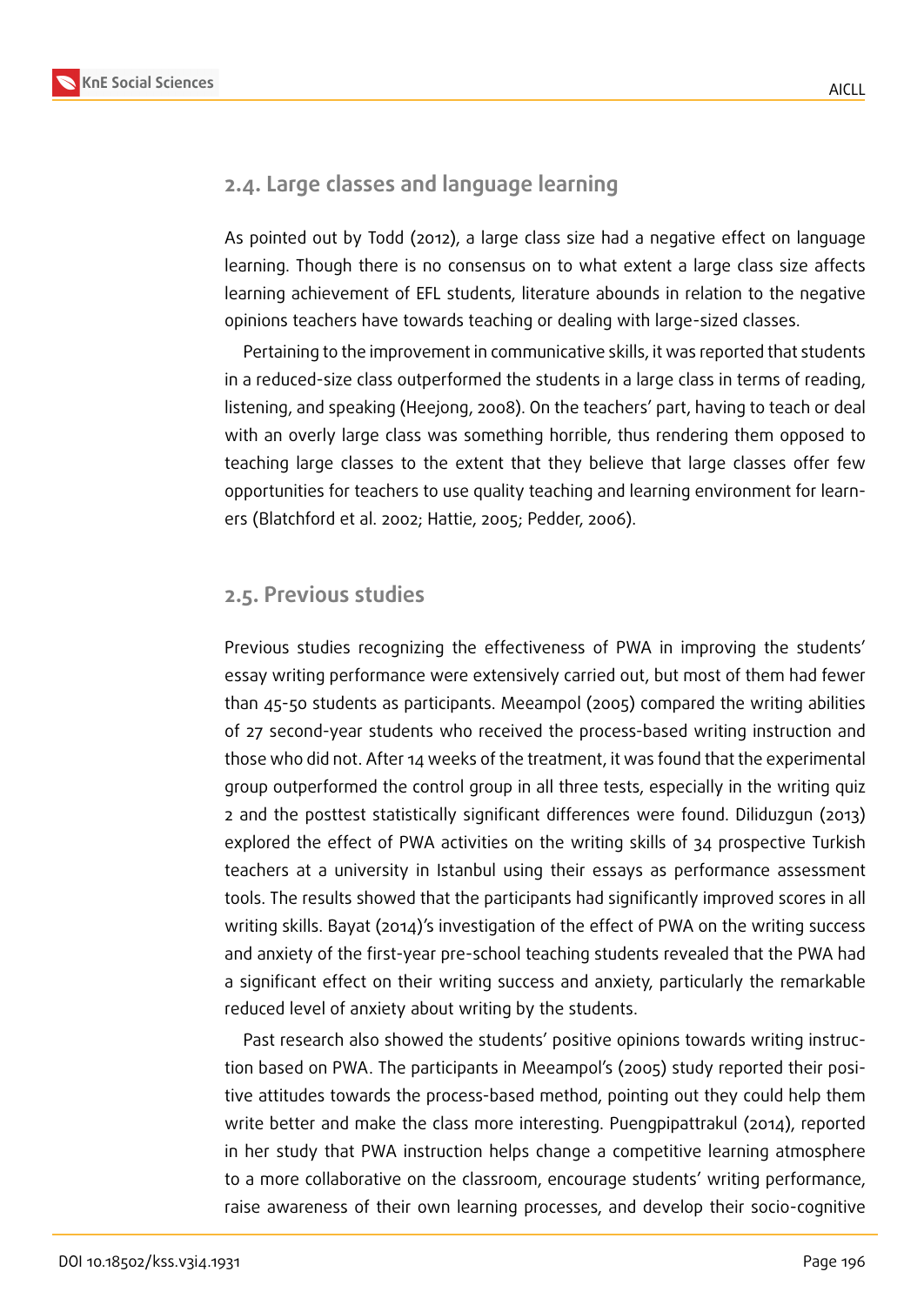AICLL

skills. The participants in the study carried out by Diliduzgun (2013) also reported their positive opinions towards PWA, particularly in terms of the systematic thinking and learning about how to analyze texts for their unity and coherence. On the whole, the students who underwent Process Writing Approach gained higher writing performance and positive opinions towards the approach. Surprisingly, no previous research has investigated the effect of PWA on the students' writing performance in relation to the class size.

## **3. Methodology**

### **3.1. Research design**

The research design adopted for the present investigation was a pretest-posttest one group

design. Though a control-group pretest-posttest design is ideally regarded as more reliable, it could not be used in this study because there was only one class for the writing students at the venue where the research was conducted. From a success rate of point of view, it was also difficult to match the students from other departments and do the study with more than one class due to time constraint and other circumstances. The researcher implemented all the experimental procedures in this study for 10 weeks.

### **3.2. Participants**

The participants of this research were **55** third-year students of English at Kasetsart University, Sakon Nakhon province Campus, in the northeast of Thailand. All the participants were enrolled in Advanced Integrated English Reading and Writing Skills, a follow-up course for the third-year students who passed Integrated English Reading and Writing Skills, in the first term of the academic year 2017.

### **3.3. Data collection tools**

#### **3.3.1. Students' academic essays**

The first data collection tool was the students' academic essays they were required to write. To determine the students' writing performance, they were provided with the topic King Bhumibol to write at the outset and at the end of the intervention.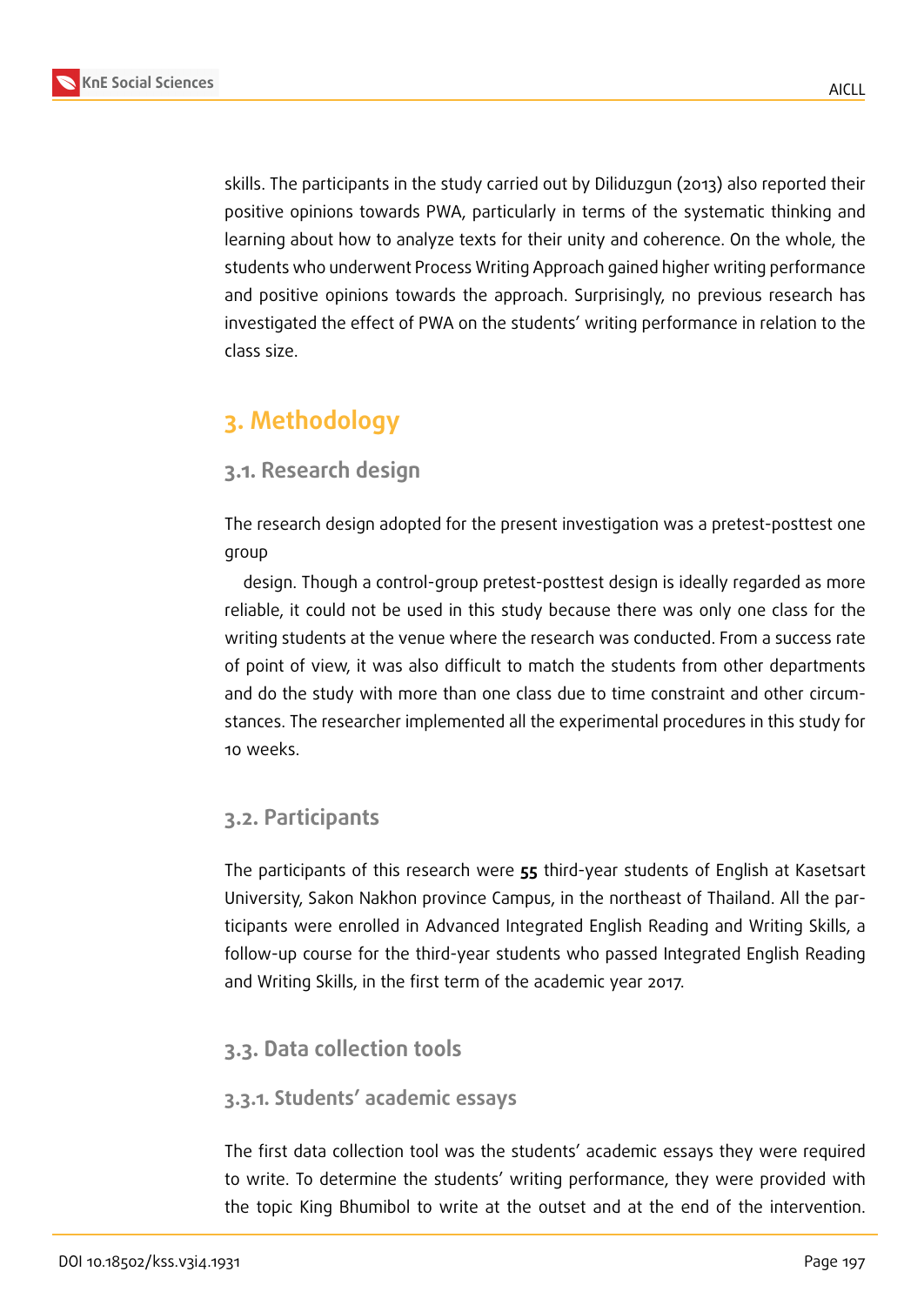

The essays were evaluated by two experts. The evaluators were academic staff with doctorates in English and English language studies, and more than four years of experience teaching writing to undergraduate students of English at the Department of English at Rajabhat Sakon Nakhon University and the Department of Thai and Foreign Languages at Kasetsart University in Sakon Nakhon. The researcher adopted the Jacobs et al. (1981) rubric, which is the most widely used and agreed on rubric for scoring nonnative essay writing. This rubric contains five components: (1) content, (2) organization, (3) vocabulary, (4) language use and (5) mechanics. Each component has a four level score corresponding to four sets of criteria. The total score is 100. The average scores among the two scorers were the ultimate scores. After that, their scores were collected and analyzed.

#### **3.3.2. Process writing approach questionnaire (PWA questionnaire)**

The second tool was the Process Writing Approach Questionnaire (PWA Questionnaire) which was constructed by the researcher for the purpose of this investigation. The questionnaire was a five-Likert scale format with 10 close-ended statements and one open-ended statement. The close-ended items prompted the participants to indicate their level of agreement ranging from 5–strongly agree, 4–agree, 3–uncertain, 2– disagree, and 1–strongly disagree. The open-ended statement left empty lines for the participants to freely write their opinions. Cronbach's alpha coefficient of the questionnaire was calculated to be.928. As a result, the PWA questionnaire was found to be a sufficiently valid and reliable tool to use in this study.

## **4. Procedures**

Before the intervention, a pre-test was administered to the students, who were required to

write a five-paragraph essay on any of the five topics. They were notified of their freedom of choice in terms of the pattern or organizations to draw on for their essays. The test lasted three hours, and that covered the first week's session. Then the intervention followed suit from the second week onwards. The participants were allowed two weeks to finish off their essays on the topics clearly identified and chosen. Some participants, however, could finish the essays earlier than the fixed time. Not many participants found it too difficult to complete the essays in due course. The researcher went over the rubric with the students before they began the assignment. However, the point value for each category of the rubric was covered so that all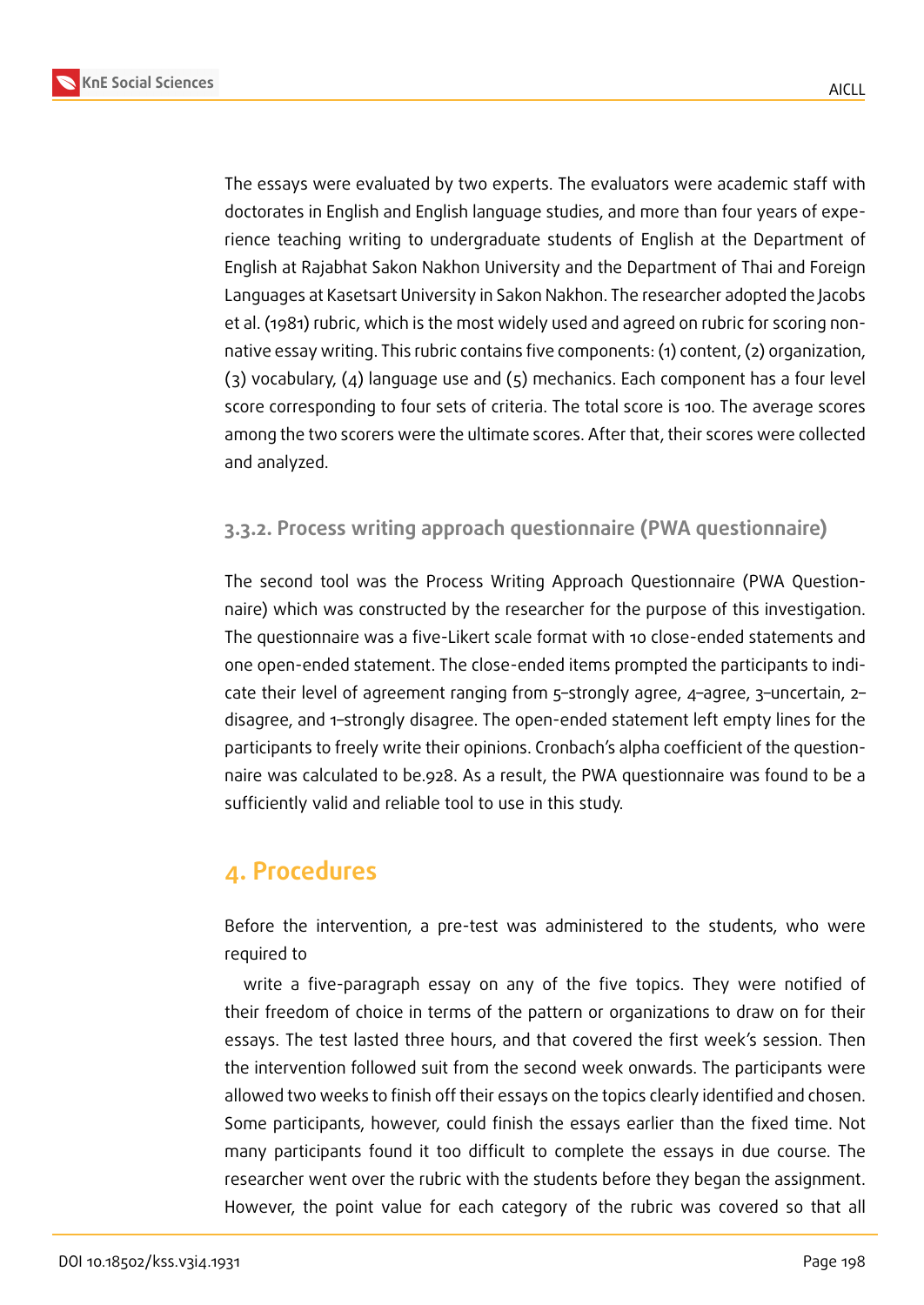

the students would **not** know what parts of the rubric were the most important. The participants were given scaffolds and support throughout the treatment period in such forms as guidance and feedback. The participants wrote academic essays every week throughout the experimental period. No serious or heavy engagement in conversations between the instructor and the students took place during the process of writing. Only answers for questions about writing were sporadically available. However, to help facilitate the cooperative learning among the students, the research prepared a checklist of items the students could use to share and discuss ideas relevant to an essay format, organization and presentation of ideas, vocabulary and language use, as well as writing mechanics. After the students completed the essays, the evaluation was conducted and then feedback was given. The researcher made sure that the topic headings were general and without details that constrained the possible scope of the essays. To this end, the students wrote essays on topics with similar attributes. The post-test was administered in the last session which also lasted for 3 hours. The writing topics for the post-test were the same topics assigned for the pre-test. The completed essays from the students were evaluated by the two scorers and then the scores each student gained were prepared for the data analysis.

## **5. Data Analysis**

### **5.1. Data from the pre-and post-tests**

The scores from the pre-test and post-test were analyzed using descriptive statistics for percentage, means, and standard deviations. Dependent samples t-test was conducted to compare the mean scores of the pre-test and post-test.

### **5.2. Data from PWA questionnaire**

Descriptive statistics analyses were conducted to demonstrate the students' responses to the PWA close-ended questionnaire items. The data from the questionnaire were calculated for arithmetic means. The means are used to interpret the students' opinions towards PWA based on the following criteria: The means of 1.00 – 2.33 mean the students' opinions towards PWA are negative; 2.34 – 3.67 positive; and 3.68 – 5.00 very positive. The responses to the open-ended questionnaire item were analyzed using content analysis which involved open coding and axial coding (Strauss & Corbin, 1990).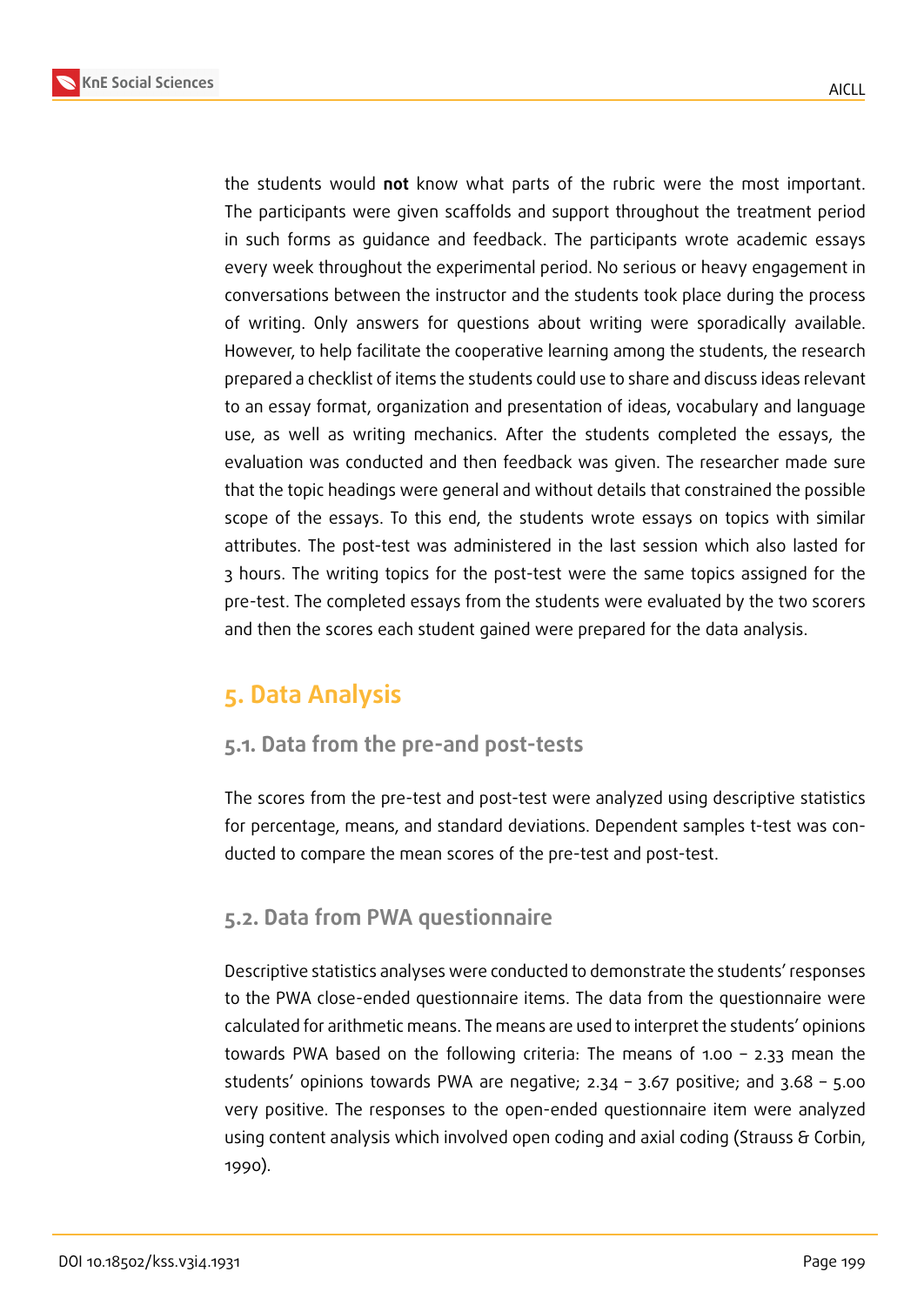

### **6. Results**

The first research question asks: Does the process writing approach have a significant effect on the essay writing performance of the participants? This question was investigated quantitatively based on the results of the pre-and post-tests. The data were examined through dependent samples t-test to determine if the participants' pretest-posttest scores on their essay writing performance were significantly different. Accordingly, the pre-test mean score of the participants (50.22) and their post-test mean score (63.04) were derived for analysis.

Table 1: Results of paired samples t-test comparing the pre-test and post-test scores of the participants.

| Test      | N  | Mean  | S.D. | αī |           |       |
|-----------|----|-------|------|----|-----------|-------|
| Pre-test  | 55 | 65.01 | 3.27 | 54 | $-17.224$ | 0.000 |
| Post-test | 55 | 71.99 | 3.78 |    |           |       |

The paired samples t-test reveals that there is a statistically significant difference between the pre-test and post-test mean scores of the participants  $(t_{(54)=-17.224)}$ p<0.05). Based on these findings, the answer to research question 1 was derived. In other words, the process writing approach had a significant effect on the writing performance of the students in an overly large class.

Research question 2 asks: What do the students think about the process writing approach? To answer this research question, the responses to the PWA questionnaires by the participants in the experimental group were analyzed. Regarding the students' opinions towards PWA and its usefulness, the students' responses to the 9 items in the questionnaire obtained a lowest mean of 2.63, a highest mean of 4.30 and a mean of 3.80 from all the items. Although the average mean of 3.80 from all the items was not considered a high rating, the students' responses showed very positive opinions rather than negative in all categories. In general, a considerable percentage of students indicated that PWA brought them more knowledge of systematic essay writing (M = 4.30, S.D. =.72), and useful feedback from the teacher for improving their use of English ( $M = 4.3$ o, S.D. =.60). Making more effort to use English correctly was also highly acknowledged by the students ( $M = 4.04$ , S.D. = .64). However, as indicated in Table 2, most of the students did not regard PWA as a time-consuming method (M =  $2.63, S.D = .96$ ).

The open-ended statement in the questionnaire yielded the students' responses categorized into general comments on the benefits of PWA and the teacher. The students' comments included, for example, systematic thinking and the teacher's professional knowledge about teaching writing. As a result of the findings here, it was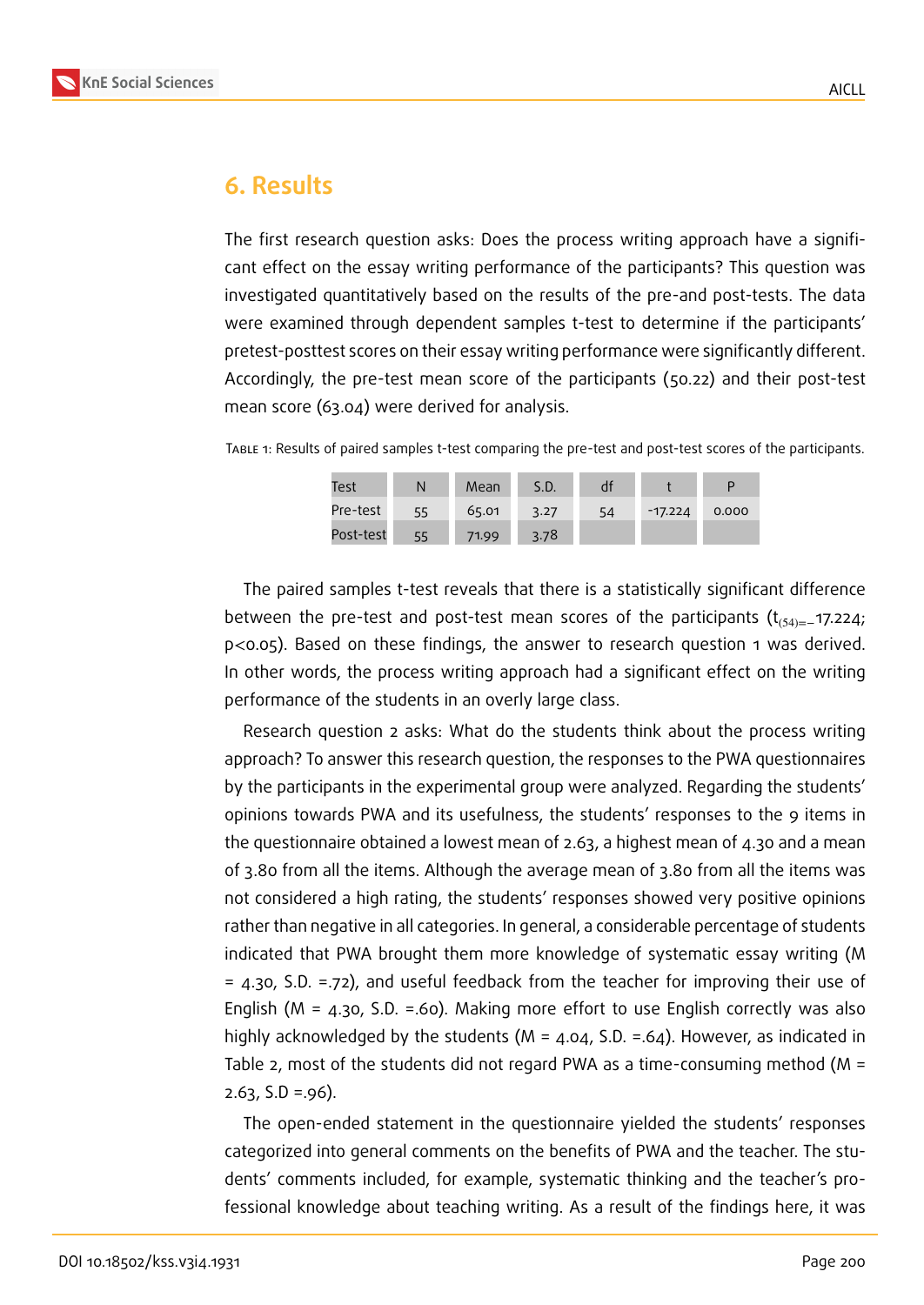

| <b>Statements</b>                                                                                         | Mean | S.D. | Meaning              |
|-----------------------------------------------------------------------------------------------------------|------|------|----------------------|
| 1. PWA is a time-consuming method of<br>writing teaching.                                                 | 2.63 | .96  | Positive             |
| 2. PWA is a new method of writing teaching.                                                               | 3.30 | .86  | Positive             |
| 3. Because of PWA, I know better how to<br>systematically write an essay.                                 | 4.30 | .72  | Very positive        |
| 4. Because of PWA, I get useful feedback for<br>improving my use of English.                              | 4.30 | .60  | Very positive        |
| 5. Because of PWA, I make more effort to use<br>English correctly.                                        | 4.11 | .42  | Very positive        |
| 6. Because of PWA, I do more practice of<br>systematic thinking.                                          | 4.04 | .64  | Very positive        |
| 7. Because of PWA, I know how to appraise<br>an essay of mine and others'.                                | 3.67 | .67  | positive             |
| 8. Because of PWA, I become more active in<br>cross-checking the use of words, phrases,<br>and sentences. | 3.78 | .50  | Very positive        |
| 9. Because of PWA, I use more resources of<br>language reference such as dictionaries.                    | 4.07 | .47  | Very positive        |
| <b>Overall</b>                                                                                            | 3.80 | 0.64 | <b>Very positive</b> |

TABLE 2: Students' opinions towards PWA ( $N = 55$ ).

sufficient to confirm that the students had very positive opinions towards learning with PWA.

## **7. Discussion**

One conclusion derived from the present investigation is that the process writing approach affected the success in paragraph writing in a very positive and statistically significant way. As the process writing approach focuses on the process of text construction, many aspects that are central to writing (Grabe & Kaplan, 1996) have been closely investigated in the studies where this approach was employed. The significant improvement in the students' paragraph writing could be attributed to steps in the PWA. The steps systematically involved the students in their attempts to turn out the written products, hence enhancing their writing performance. Past researchers (Puengpipattrakul, 2014; Pritchard & Honeycutt, 2007) recognized that the overall steps in the PWA were conducive to the one important stage in which the students got engaged on a team basis; that is brainstorming. As reflected by a high mean for item 3 in the PWA questionnaire, when the students brainstormed the ideas for writing, they got directly involved in a systematic thinking stage. This explanation was supported by writing teachers who indicated through Kunaprasit and Kannasut (2005)'s study that process writing directly affects the students' brainstorming and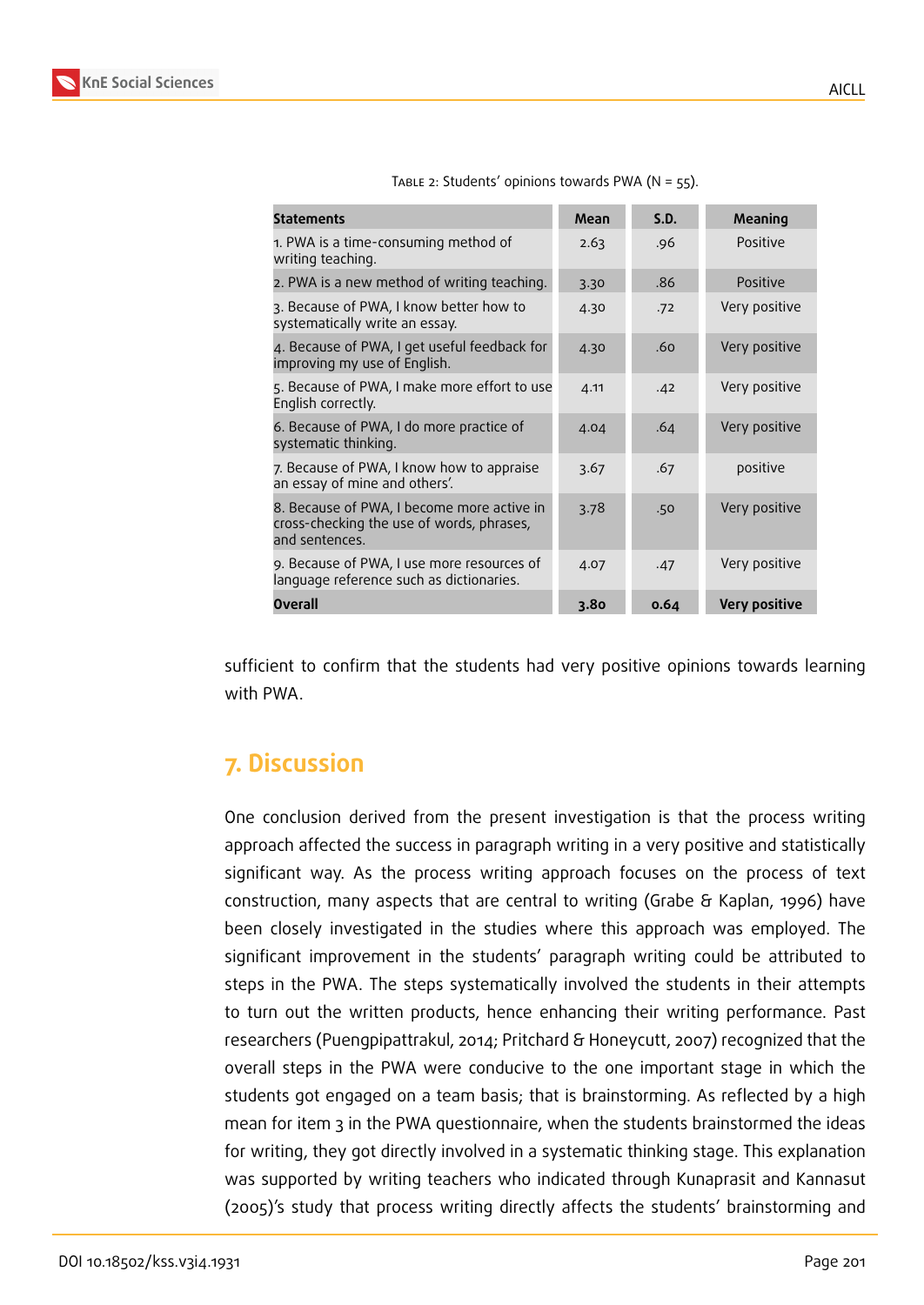

**KnE Social Sciences**

revising. Diliduzgun (2013) also concluded in coincidence with the findings in this study that process writing could improve the students' thinking because they knew how to think about what to write, and a text analysis added to the brainstorming activities. The participants in this study were taught to analyze the structure of a text as part of a class activity to raise awareness of how a text has been planned and organized, hence their significantly improved writing performance.

The teacher's intervention during the writing process could also attribute to the obvious improvement of the students' writing performance. In this study the researcher as a teacher intervened by providing not only written but also oral feedback. Particularly, the oral feedback played a pivotal role in this research where the researcher asked reminder questions which focused on both content and language to the whole class. This intervention took place before the students wrote their first drafts, during their revision, and before submitting their final drafts. Syananondh and Padgate (2005) claims that one advantage of the process writing approach is that it allows opportunities for the teachers to intervene and support their student-writers in every stage. Intervening in the process therefore could help the students to realize the important and necessary elements while they are developing their drafts.

The significant improvement of the students' writing performance in this study was also attributable to cooperative learning which was indispensably incorporated in the PWA. This was supported by previous research (e.g. Ali, 2017; Nudee et.al, 2010; Sabarun, 2011) verifying that students' improved writing ability was a direct result from cooperative learning, especially when they had peer interaction, generated ideas together, construct sentences together, and these activities further led to a better understanding of the topic to write as well as positive attitudes towards writing activities. In the questionnaire that supports the study in a qualitative aspect the students opined that they had learned the planned method of writing, they could understand and evaluate the texts more easily, analyzing how they were written, they became more cognizant of the title, unity, and coherence and they knew what to write and how to write more systematically. One comment by a student that "I have learned to look and think by asking myself this support points goes very well with the controlling idea or not" supports the idea that process writing also improves systematic thinking. The findings in this study helped to confirm in the literature pertaining to the advantage of PWA in that it decreased students negative opinions towards writing, as supported by Yayli (2009 as cited in Bayat, 2014) who found in his study that the lessons using process writing decreased students' negative views about writing.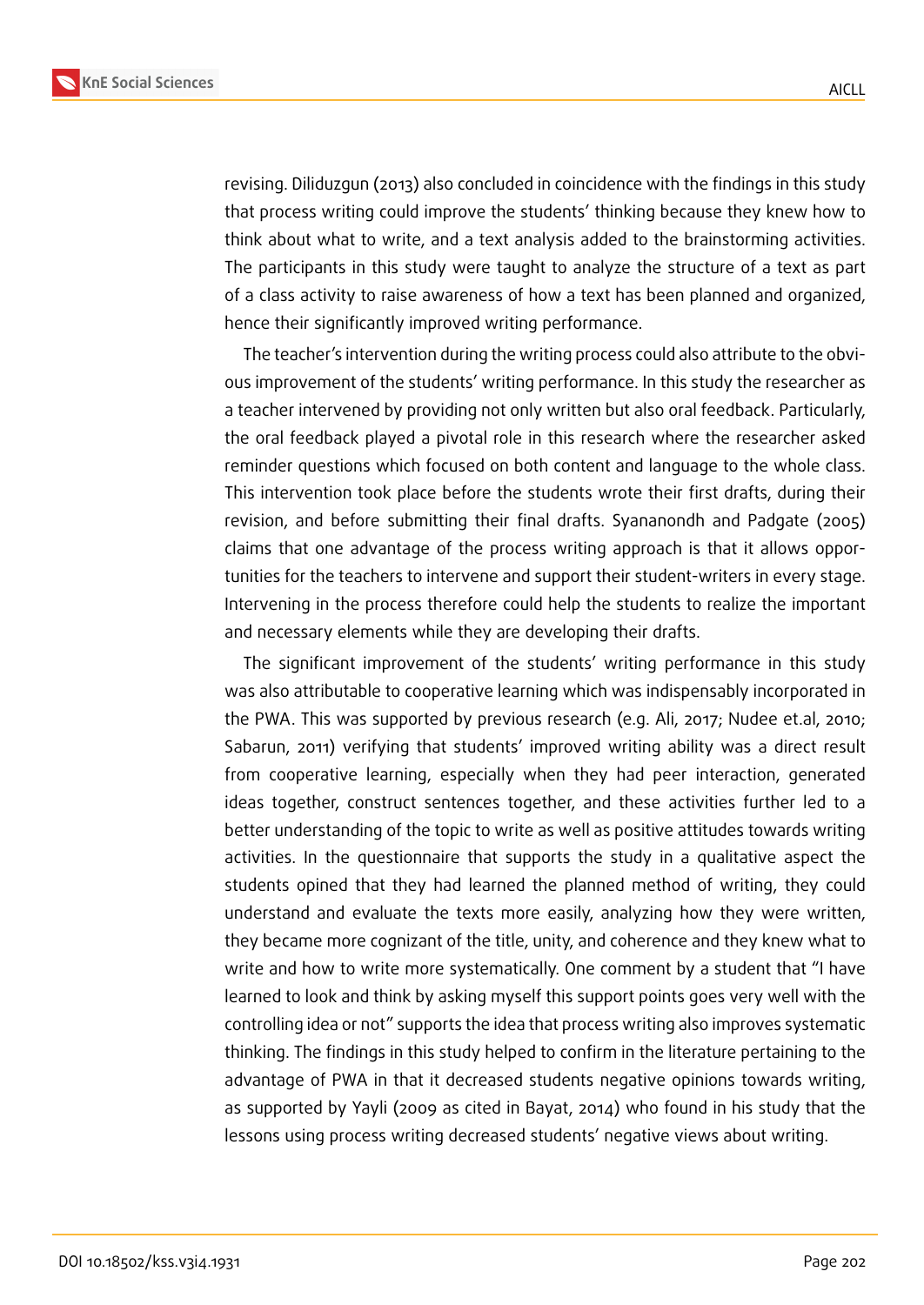



The participants also expressed their very positive opinions towards the feedback for English improvement from the teacher (PWA Questionnaire Item  $\Delta$ ), and this revelation could help explain why the essay writing performance of the students significantly improved. It was worthy to note that in providing feedback to the students' written works, the teacher did not simply write symbols or any short phrases indicating if the checked parts–words, phrases, or sentences–were correct or incorrect, but he wrote long sentences to explain why the errors were counted there, and he also suggested a source of language reference for the students to crosscheck their errors among their groups especially in the revising stage. Ismail (2008) found that even a minimal constructive feedback was helpful and gave a platform for students to do self-revision, let alone full constructive feedback.

### **8. Conclusion and Recommendations**

The findings of the present study indicate that Process Writing Approach could significantly enhance the writing performance of Thai EFL students in an overly large class setting. On top of this, the students reported having very positive opinions towards undergoing PWA in such a learning condition, rendering themselves more knowledgeable of systematic essay writing. The findings of the present study upholds previous research findings regarding the effectiveness of the PWA in improving the writing performance of EFL writing students in an overcrowded class reinforced by cooperative learning among student-writers. Based on the findings, the following recommendations can be put forward.

- 1. Writing teachers who teach an overly large class of EFL writers should draw on the very positive advantage of process writing approach. Special emphasis, however, should be put on cooperative learning among the students being taught the writing approach. To this end, teacher's intermittent intervention through well-prepared example texts and constructive feedback is encouraged.
- 2. The threshold size of an EFL writing class should be between 25-40. Though the findings in this research seem unopposed to teaching writing to a very large class, the researcher of the present study would still insist that teaching writing to a large class is daunting and very time-consuming.
- 3. Future research in this line of interest could be replicated. To this extent, a pretest and post-test with control group design could be adopted in order to establish the more generalized findings, which will add to the richness of literature in the fields of EFL/ESL writing instruction.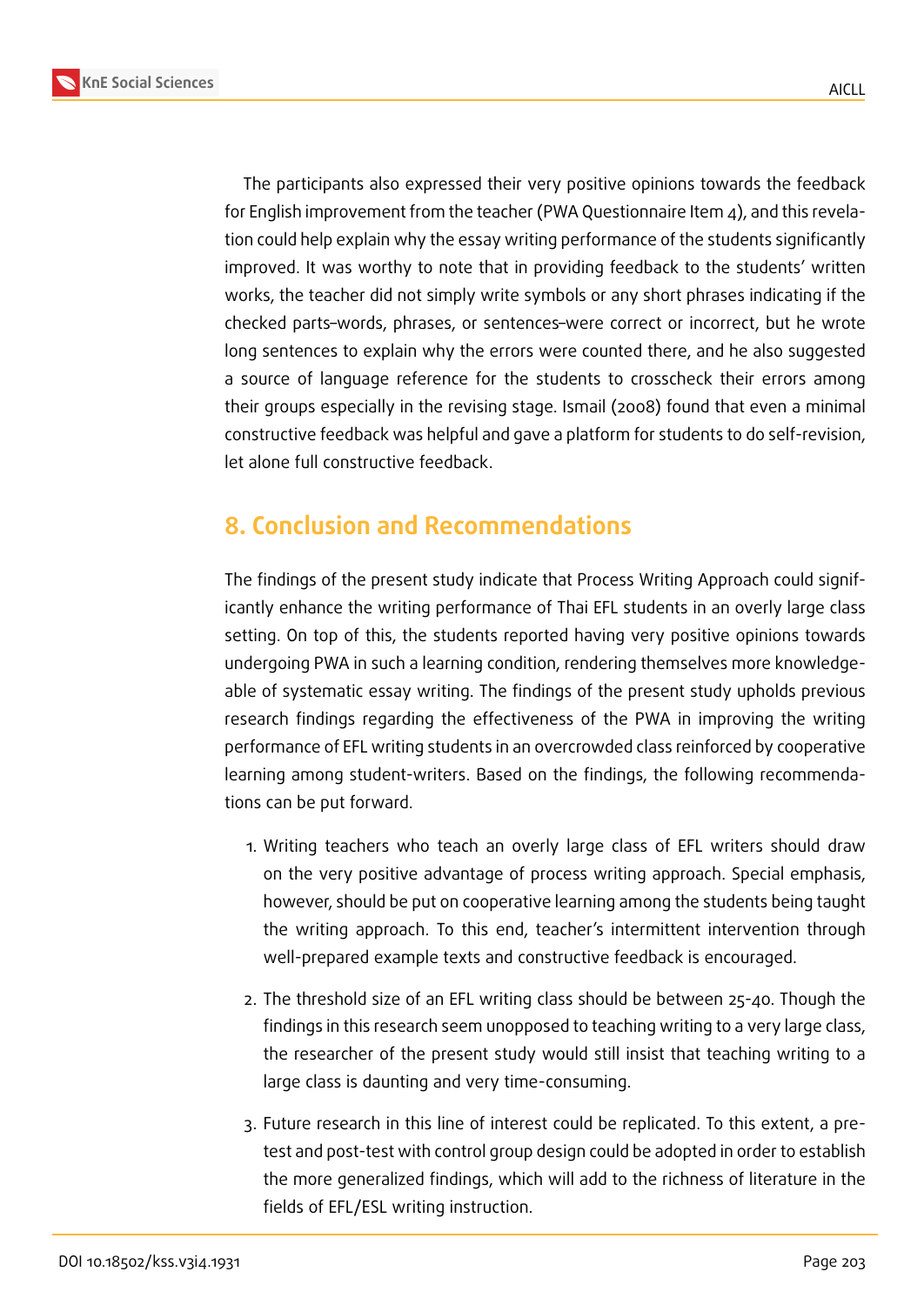

## **Acknowledgement**

The author is deeply indebted to the Faculty of Liberal Arts and Management Science, Kasetsart University, Chalermphrakiat Sakon Nakhon Province Campus, Thailand, for granting the financial support which led to the implementation of this research and the resultant disseminations. He wishes to thank all the parties concerned, especially the participants whose cooperation means the world to this research.

### **References**

- [1] Ali, W.T. (2017). Students' attitudes towards cooperative learning (CL) in EFL writing class. *Arabic Language, Literature & Culture, 2*(3), 60-68.
- [2] Applebee, A. N. (1986). Problems in process approaches: Toward a reconceptualization of process instruction. *In A. R. Petrosky and D. Bartholomae (Eds.). The teaching of writing (pp. 95-113)*. Chicago, Ill: National Society for the study of Education.
- [3] Badger, R. & White, G. (2000). A process genre approach to teaching writing. *ELT Journal 54*(2), 153-160.
- [4] Bahanshal, D.A. (2013). The effect of large classes on English teaching and learning in Saudi Secondary schools. *English Language Teaching, 6*(11), 49-59.
- [5] Bayat, N. (2014). The effect of the process writing approach on writing success and anxiety. *Educational Sciences: Theory & Practice, 14*(3), 1133-1141.
- [6] Blatchford, P., Moriarty, V., Edmonds, S., & Martin, C. (2002). Relationships between class size and teaching: A multimethod analysis of English infant school. *American Educational Research Journal, 39*(1), 101-132
- [7] Brown, H. D. (2001). *Teaching by principles: An interactive approach to language pedagogy (2 ed.)*. New York: Addison Wesley Longman.
- [8] Celce-Murcia, M. (2001) *Teaching English as a Second or foreign Language (3<sup>rd</sup> ed.).* Heinle & Heinle Publisher, Boston.
- [9] Diliduzgun, S. (2013). The effect of process writing activities on the writing skills of prospective Turkish teachers. *Eurasian Journal of Educational Research, 52*, 189-210.
- [10] Fatma, S. (2016). *The problem of overcrowded classes in learning English as a foreign language*. Unpublished thesis, Kheider University of Biskra.
- [11] Grabe, W., & Kaplan, R. B. (1996). *Theory and practice of writing*. London: Longman.
- [12] Hattie, J. (2005). The paradox of reducing class size and improving learning outcomes. *International Journal of Educational Research, 43*, 387-425.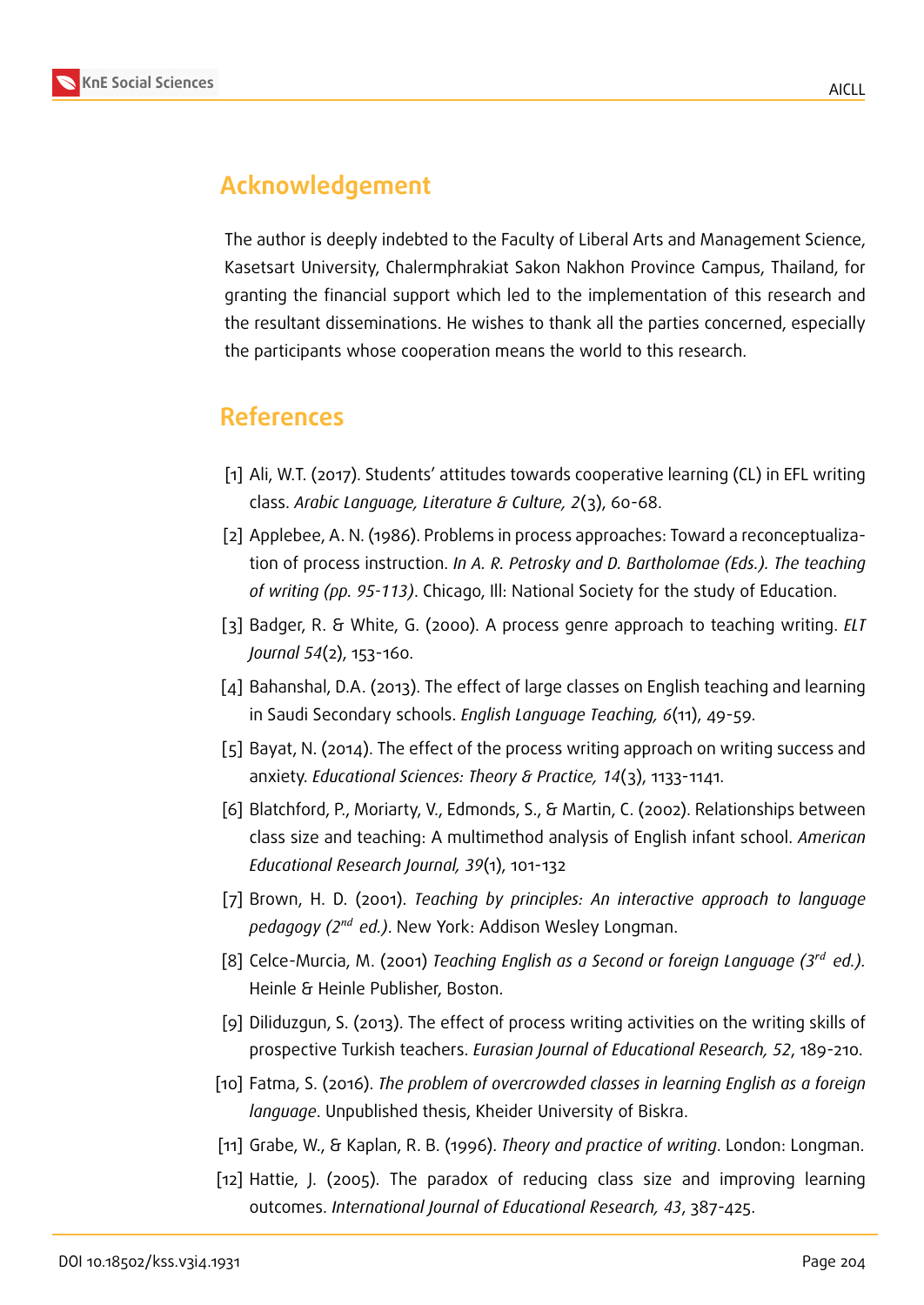

- [13] Heejong, Y. (2008). The effect of class size reduction on foreign language learning: A case study. *Language and Linguistics Compass, 2*(6), 1089-1108.
- [14] Hinnon, A. (2015). Common Errors in English Writing and Suggested Solutions of Thai University Students. *Humanities and Social Sciences, 31*(2), 165-180.
- [15] Ismail, N. (2008). The impact of teacher feedback on ESL students' writing performance. *Academic Journal of Social Studies, 8*(1), 45-54.
- [16] Juzwiak, C. (2012). *Stepping Stones: A guided approach to sentences and paragraph (2 ed.)*. Boston: Bedford/St. Martin's.
- [17] Kunaprasit, D. & Kannasut, K. (2005). Opinions of CULI teachers towards process writing approach. *Pasaparitat, 22*, 24-41.
- [18] Meeampol. S. (2005). A study of the effectiveness of the process-based writing in an EFL classroom of second-year students at Bangkok University. *BU Academic Review, 4*(2), 1-7.
- [19] Nudee, N., Chatupote, M., & Teo, A. (2010). Cooperative learning and writing ability improvement. *Proceedings of the 2nd International Conference on Humanities and Social Sciences* (pp. 122-132), Faculty of Liberal Arts, Prince of Songkla University, Southern Thailand.
- [20] Pedder, D. (2006). Are small classes better? Understanding relationships between class size, classroom processes and pupils' learning. *Oxford Review of Education, 32*(2), 213-234.
- [21] Pritchard, R. J., & Honeycutt, R. L. (2007). Best practices in implementing a process approach to teaching writing. In S. Graham, C. A. MacArthur, & J. Fitzgerald (Eds.). *Best practices in writing instruction* (pp. 28−49). New York: The Guilford Press.
- [22] Puengpipattrakul, W. (2014). A process approach to writing to develop Thai EFL students' socio-cognitive skills. *Electronic Journal of Foreign Language Teaching, 11*(2), 270-284.
- [23] Sabarun (2011). Improving writing ability through cooperative learning strategy. *Journal of English as a Foreign Language, 1*(1), 41-48.
- [24] Sattayatham, A. & Rattanapinyowong, P. (2008). Analysis of errors in paragraph writing in English by first year medical students from the four medical schools at Mahidol University. *Silpakorn University International Journal, 8,* 17-38.
- [25] Scott, V.M. (1996). *Rethinking Foreign Language Writing*. Massachusetts: Heinle and Heinle.
- [26] Shi, L. (2008). Application of cooperative learning theory in English writing teaching. *Shandong Literature, 5,* 264-265.
- [27] Strauss, A., & Corbin, J. (1990). *Basics of qualitative research: Grounded theory procedures and techniques*. Newbury Park, CA: Sage.